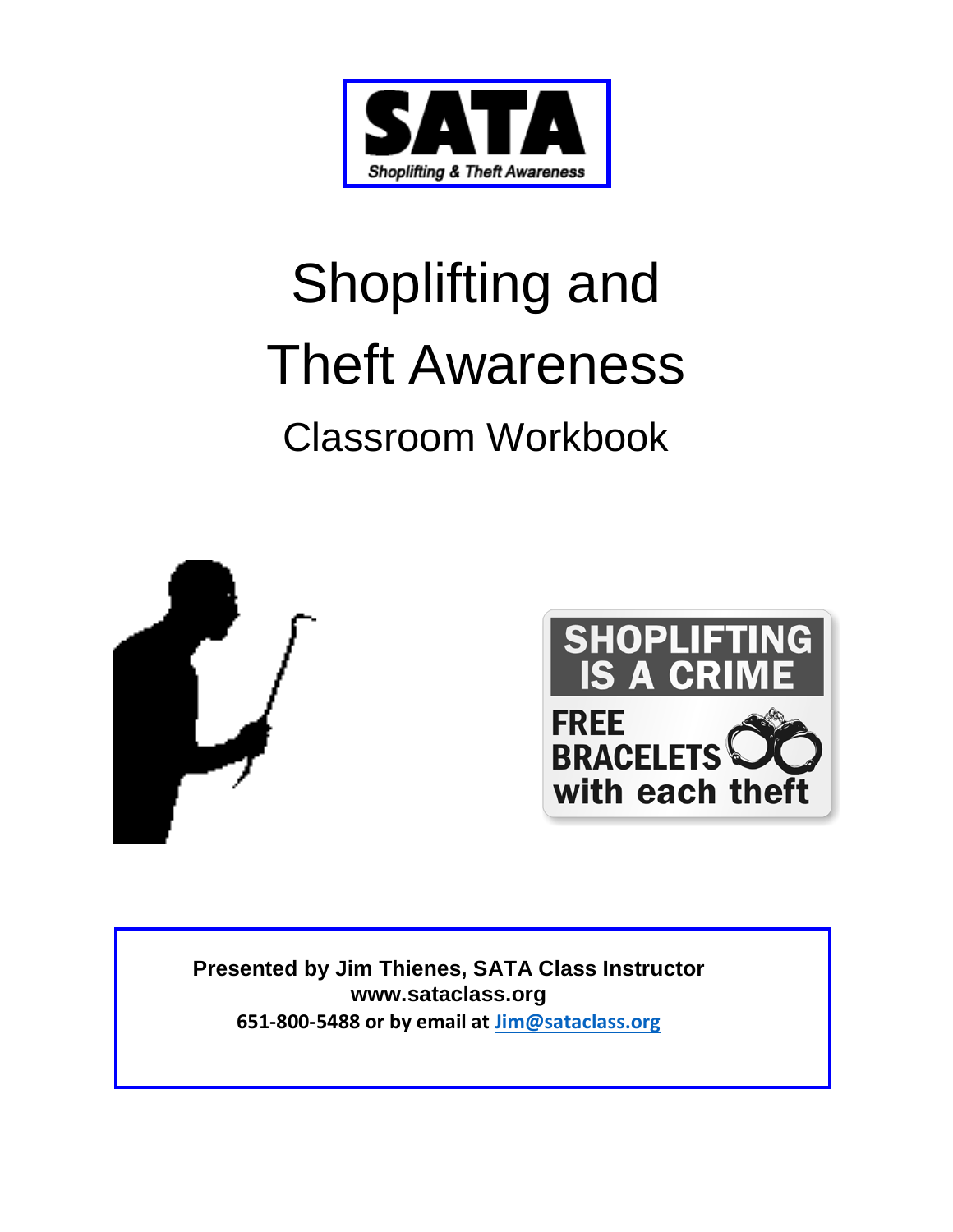#### **Introduction**

Welcome to Shoplifting and Theft Awareness Class. This class is not designed to attack you. It is designed to help you. Our goal is to deliver information that will help you prevent future episodes of theft and shoplifting.

#### **Objectives**

- $\checkmark$  Understand why you shoplift and steal.
- $\checkmark$  Prevent, reduce, and eliminate shoplifting and theft behavior.
- $\checkmark$  Help you manage and control your responses to anger and depression.
- $\checkmark$  Assist in changing your perceptions, values, thought management, and conditioning.
- $\checkmark$  Help improve your self-esteem and personal/professional development.
- $\checkmark$  Promote self-awareness, preventative strategies, and social skills.

#### **Shoplifting and Theft**

Shoplifting is the crime of taking goods from a store without payment or intent to pay. Theft is a taking of another person's property without that person's permission or consent with the intent to deprive the rightful owner of it.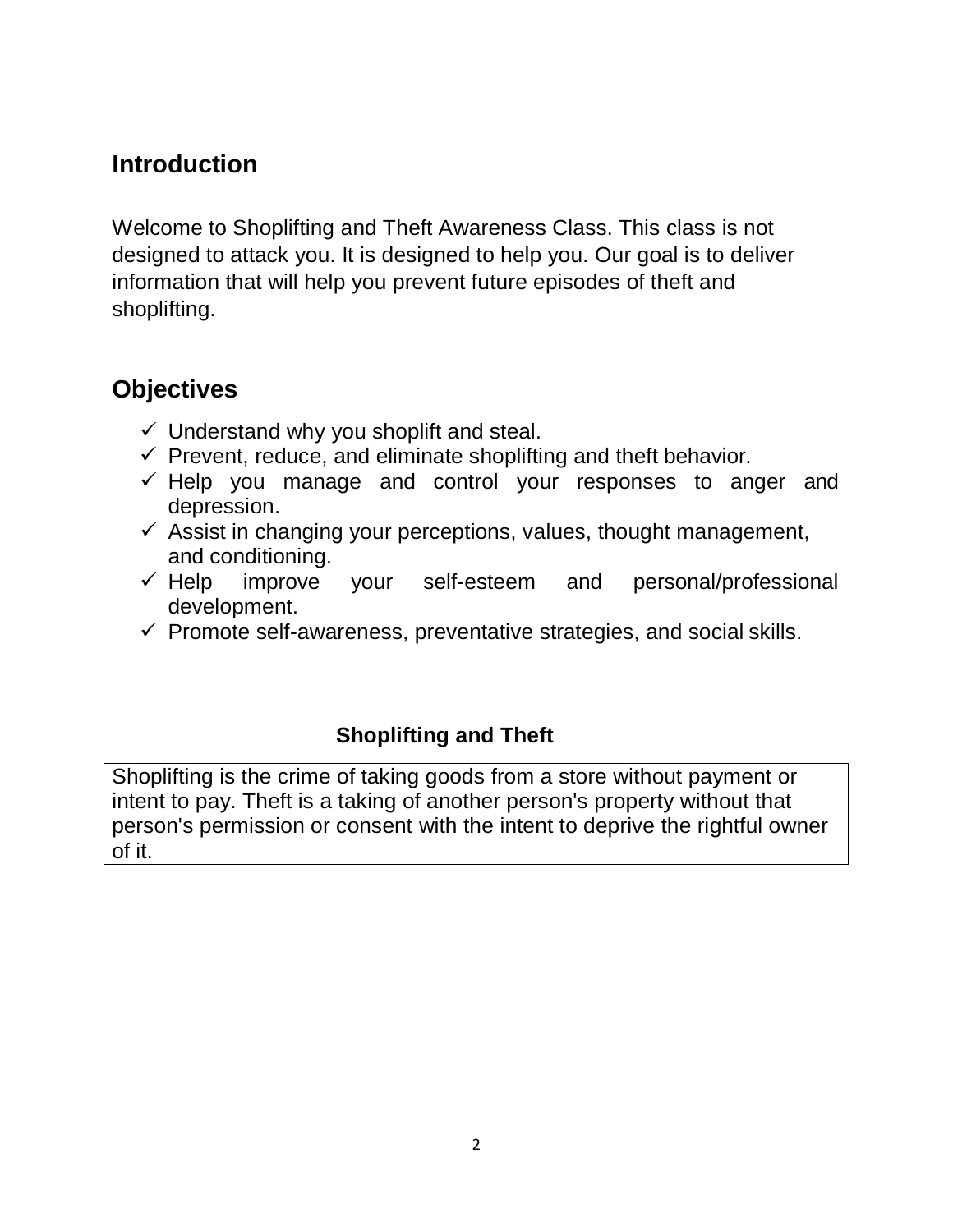#### **Shoplifting and Theft Assessment**

- 1. Describe your last shoplifting or theft experience.
- 2. Why did you do it?
- 3. Did you get caught? Y or N
- 4. How did it make you feel afterward? (Put X by any that apply)

Guilty Rush or High Numb Neutral Proud Sly Intelligent Deceptive Energized Fearful Sneaky Nervous Thrilled Happy Capable Excited Ashamed Remorseful

Other(s): example and the set of the set of the set of the set of the set of the set of the set of the set of the set of the set of the set of the set of the set of the set of the set of the set of the set of the set of th

- 5. How were you feeling prior to the incident?
- 6. Was this your first-time shoplifting or stealing?
- 7. Was this your first time getting caught? If not, how many times have you been caught?
- 8. How old were you when you first started shoplifting/stealing?
- 9. Describe your very first shoplifting/theft experience?
- 10. Why did you do it?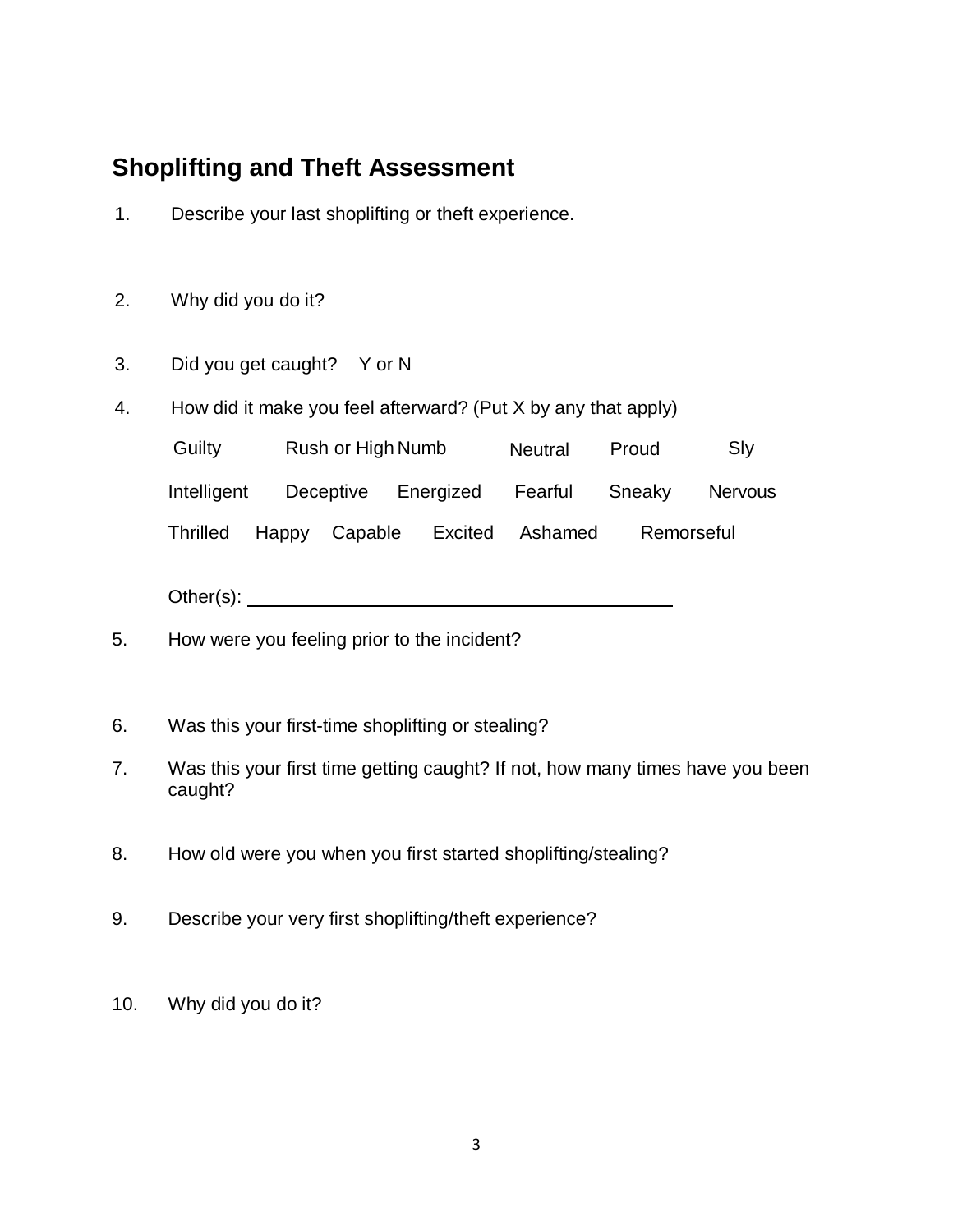- 11. Are you able to stop shoplifting or stealing if you want? Y or N
- 12. Have you ever tried to stop shoplifting or engaging in other acts of theft? If so, how many times and how long did each period last?
- 13. Do you steal because you need the item(s) or you want the item(s)?
- 14. Would you say stealing is a habit or addiction? Y or N
- 15. What rewards do you get from shoplifting or stealing?
- 16. How would you rank your self-esteem? (Put an X by your choice)

 $1 = P$ oor,  $2 = F$ air,  $3 = Good$ ,  $4 = Very Good$ ,  $5 = Excel$ lent

17. Does shoplifting or stealing help relieve any of the following? (Put an X by any that apply)

| Anxiety                 | Depression |       | Frustration    |  |  |
|-------------------------|------------|-------|----------------|--|--|
| Feelings of Deprivation |            | Anger | <b>Boredom</b> |  |  |

- 18. Do you sometimes feel like you need or deserve a reward or a gift to lift your spirits? Y or N
- 19. Do you sometimes feel anxiety over your financial situation? Y or N
- 20. Does stealing make you feel in control? Y or N
- 21. Do you feel you give a lot to others but get nothing in return? Y or N
- 22. Do you know anyone else who shoplifts or commits acts of theft? Y or N
- 23. Do you feel like the pull to shoplift or steal is too strong to resist? Why or why not?
- 24. Do you see your shoplifting or stealing as a problem? Why or why not?
- 25. Are you experiencing any stressful life circumstances? Y or N If yes, pleases explain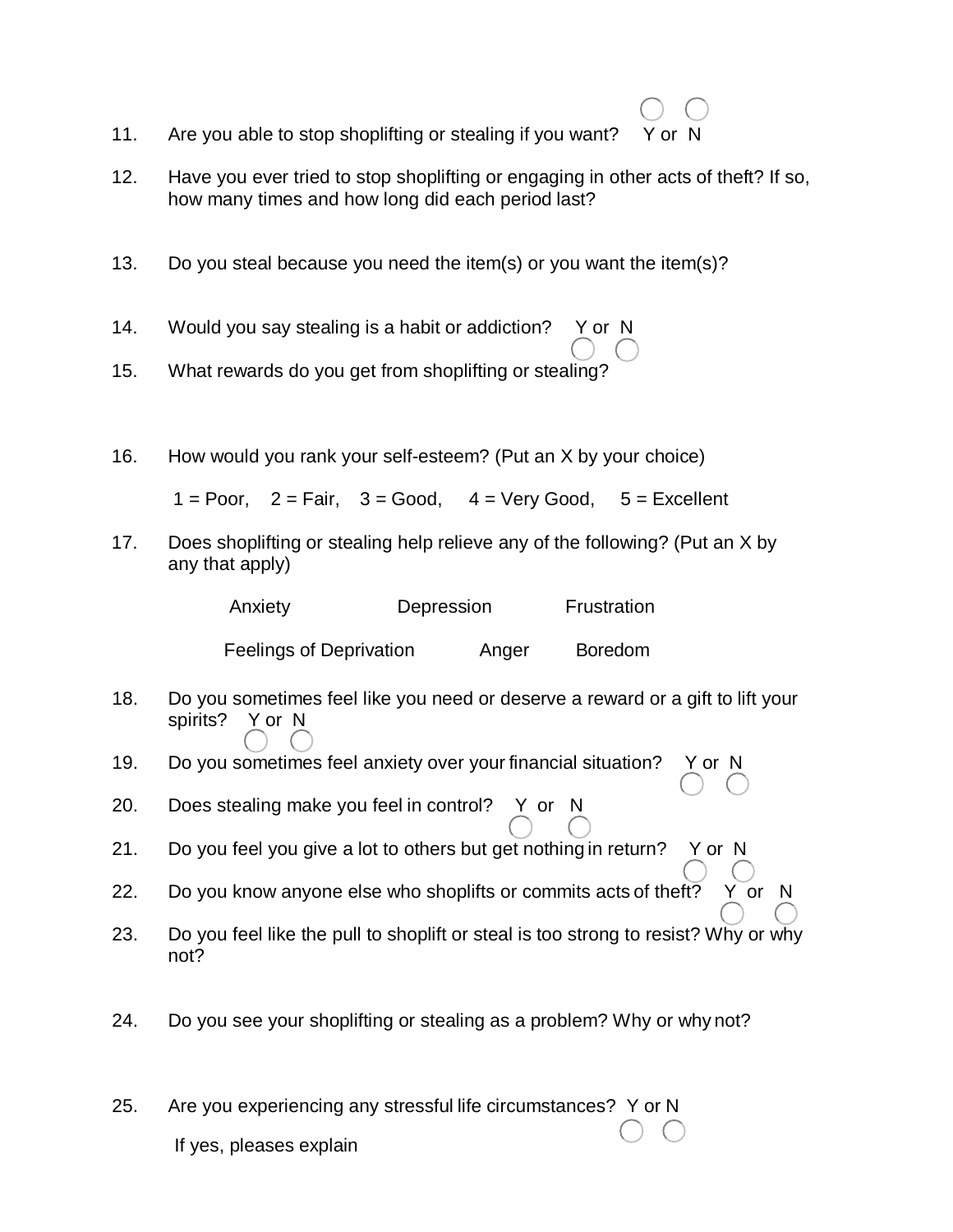26. Would you describe yourself as any of the following? (Put an X by all that apply)

| <b>Thrill Seeking</b> | Depressed  | Anxious     |
|-----------------------|------------|-------------|
| Influenced by Peers   | Frustrated | Angry       |
| Poor Coping Skills    | Impulsive  | Competitive |

- 27. What are the odds that you will shoplift or steal again? (Put an X behind your choice)
	- $1 =$  Will not happen
	- $2 =$  Might happen
	- 3 = Likely to happen
	- 4 = Very likely to happen
	- 5 = Sure to happen

28. How important is it to you to stop shoplifting or committing acts of theft? (Put an X behind your choice)

| $1 =$ Unimportant        |   |
|--------------------------|---|
| $2 =$ Slightly important |   |
| $3 =$ Important          |   |
| $4 =$ Very important     | 5 |
| $5 =$ Critical I         |   |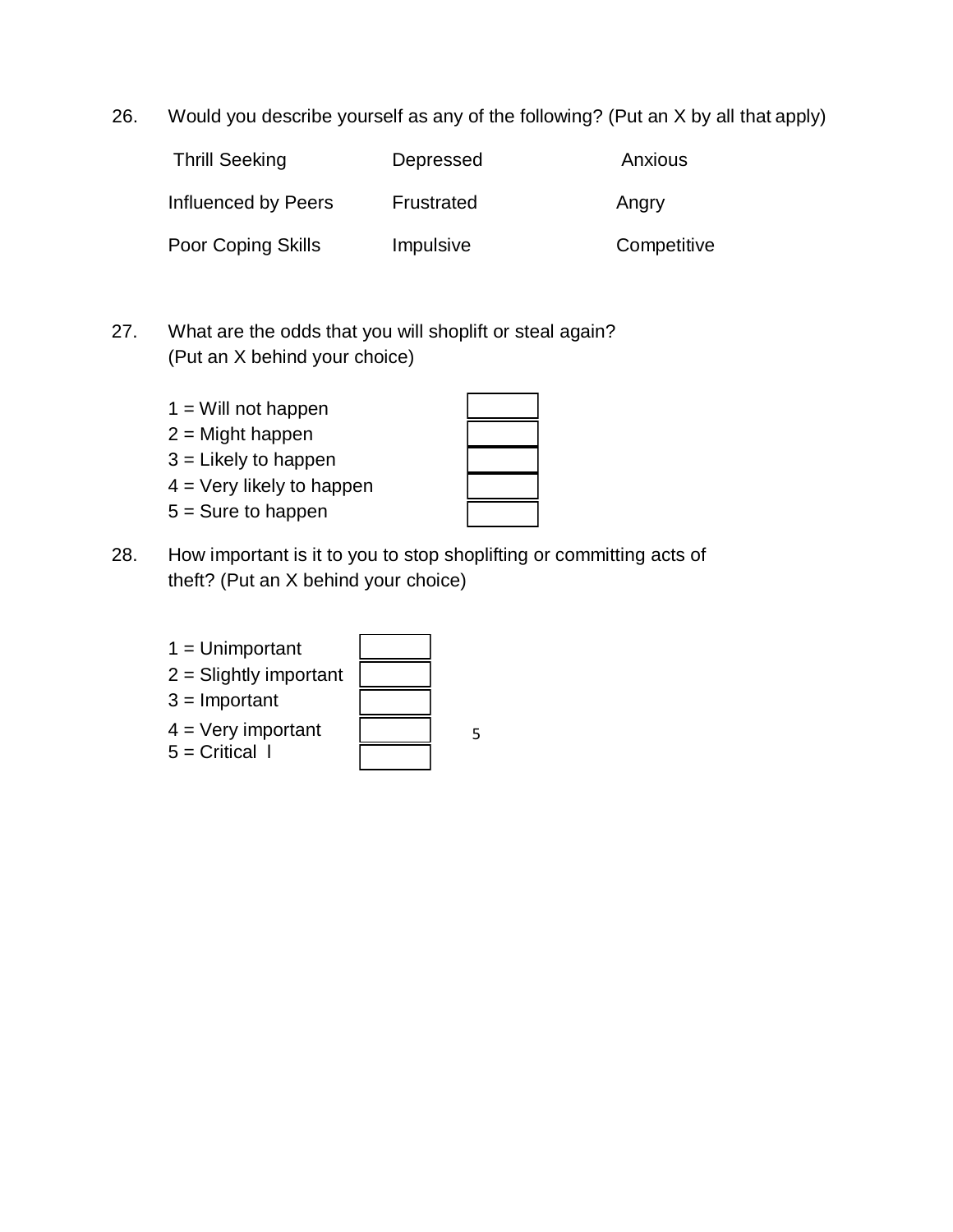#### **Penalties of Shoplifting and Theft**

- $\checkmark$  Public humiliation
- $\checkmark$  Loss of time
- $\checkmark$  Loss of respect
- $\checkmark$  Loss of relationships
- $\checkmark$  Added stress
- $\checkmark$  Probation
- $\checkmark$  Community Service
- $\checkmark$  Loss of freedom
- $\checkmark$  Loss of money
- $\checkmark$  Lost opportunities
- $\checkmark$  Loss of professional licenses
- $\checkmark$  Expulsion from school
- $\checkmark$  Diminished reputation
- $\checkmark$  Loss of property
- $\checkmark$  Criminal record
- $\checkmark$  Court fees, fines, etc.
- $\checkmark$  Employment loss
- $\checkmark$  Loss of citizenship/residency
- $\checkmark$  Embarrassment
- $\checkmark$  Guilt
- $\checkmark$  Trauma
- $\checkmark$  Mugshots posted online
- $\checkmark$  Arrest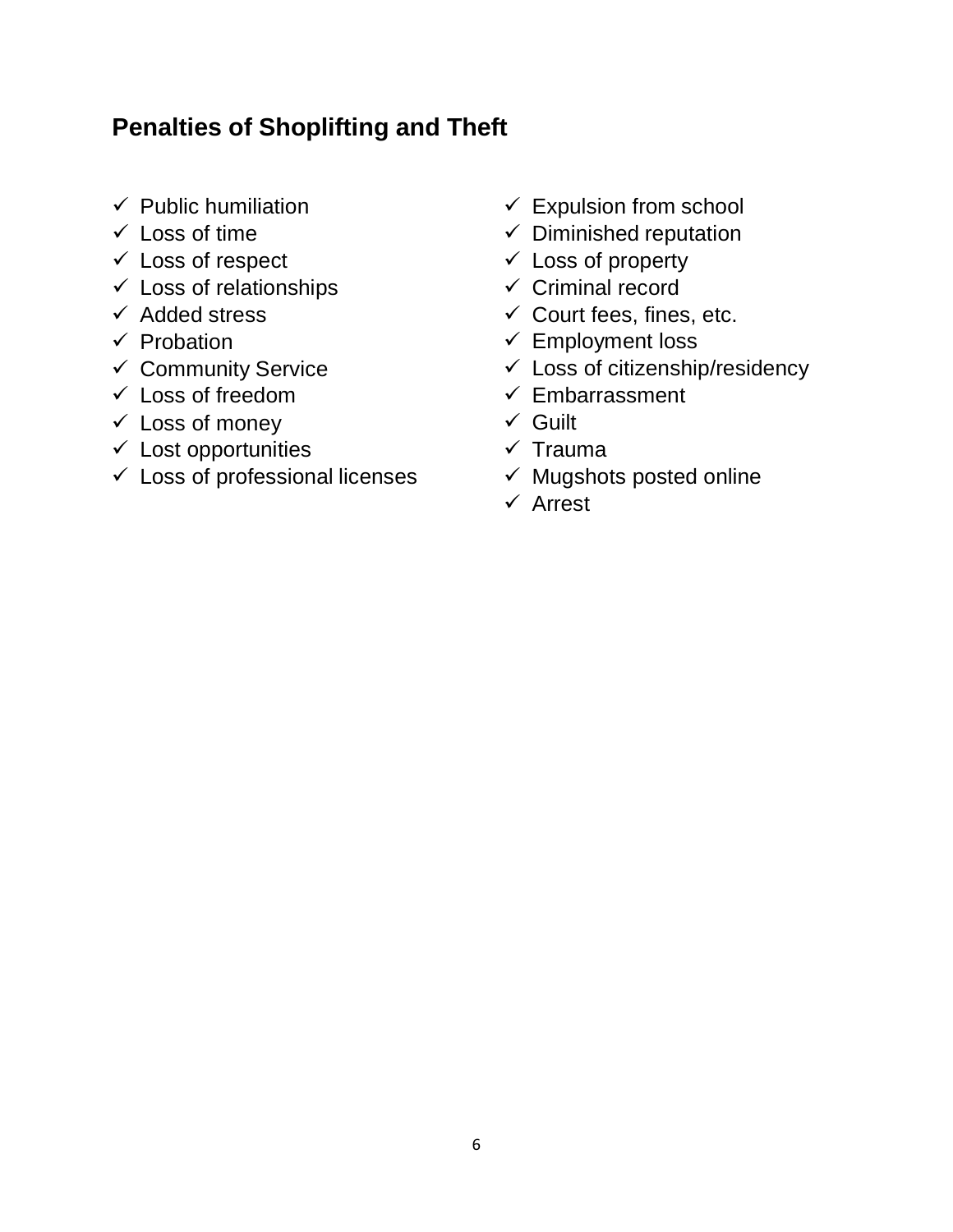# **Financial Consequences**

| <b>Fines</b>                            | \$                                                                                                                                                                                                                                                                                                                                                                                                                   |  |
|-----------------------------------------|----------------------------------------------------------------------------------------------------------------------------------------------------------------------------------------------------------------------------------------------------------------------------------------------------------------------------------------------------------------------------------------------------------------------|--|
| Income lost from not working            | $\frac{1}{\sqrt{2}}$                                                                                                                                                                                                                                                                                                                                                                                                 |  |
| Legal Fees (Probation/Court/Lawyer)     | \$                                                                                                                                                                                                                                                                                                                                                                                                                   |  |
| Evaluation                              | \$                                                                                                                                                                                                                                                                                                                                                                                                                   |  |
| <b>Shoplifting/Theft Classes</b>        | $\mathbb S$                                                                                                                                                                                                                                                                                                                                                                                                          |  |
| Childcare                               | \$                                                                                                                                                                                                                                                                                                                                                                                                                   |  |
| Gas                                     | \$                                                                                                                                                                                                                                                                                                                                                                                                                   |  |
| Food bought while taking classes        | \$                                                                                                                                                                                                                                                                                                                                                                                                                   |  |
| Loss of wages                           | $\frac{1}{\sqrt{1-\frac{1}{2}}\sqrt{1-\frac{1}{2}}\sqrt{1-\frac{1}{2}}\sqrt{1-\frac{1}{2}}\sqrt{1-\frac{1}{2}}\sqrt{1-\frac{1}{2}}\sqrt{1-\frac{1}{2}}\sqrt{1-\frac{1}{2}}\sqrt{1-\frac{1}{2}}\sqrt{1-\frac{1}{2}}\sqrt{1-\frac{1}{2}}\sqrt{1-\frac{1}{2}}\sqrt{1-\frac{1}{2}}\sqrt{1-\frac{1}{2}}\sqrt{1-\frac{1}{2}}\sqrt{1-\frac{1}{2}}\sqrt{1-\frac{1}{2}}\sqrt{1-\frac{1}{2}}\sqrt{1-\frac{1}{2}}\sqrt{1-\frac$ |  |
| Repair bills or restitution             | $\frac{1}{\sqrt{2}}$                                                                                                                                                                                                                                                                                                                                                                                                 |  |
| <b>TOTAL MONEY LOST</b>                 | \$                                                                                                                                                                                                                                                                                                                                                                                                                   |  |
| Hours in court                          |                                                                                                                                                                                                                                                                                                                                                                                                                      |  |
| Hours in probation                      |                                                                                                                                                                                                                                                                                                                                                                                                                      |  |
| Hours doing community service           |                                                                                                                                                                                                                                                                                                                                                                                                                      |  |
| Hours in jail                           |                                                                                                                                                                                                                                                                                                                                                                                                                      |  |
| Hours in class                          |                                                                                                                                                                                                                                                                                                                                                                                                                      |  |
|                                         |                                                                                                                                                                                                                                                                                                                                                                                                                      |  |
| Other hours lost                        |                                                                                                                                                                                                                                                                                                                                                                                                                      |  |
| <b>TOTAL TIME LOST</b>                  |                                                                                                                                                                                                                                                                                                                                                                                                                      |  |
| TIME x HOURLY WAGE = VALUE OF TIME LOST |                                                                                                                                                                                                                                                                                                                                                                                                                      |  |
| $X$ \$                                  | \$                                                                                                                                                                                                                                                                                                                                                                                                                   |  |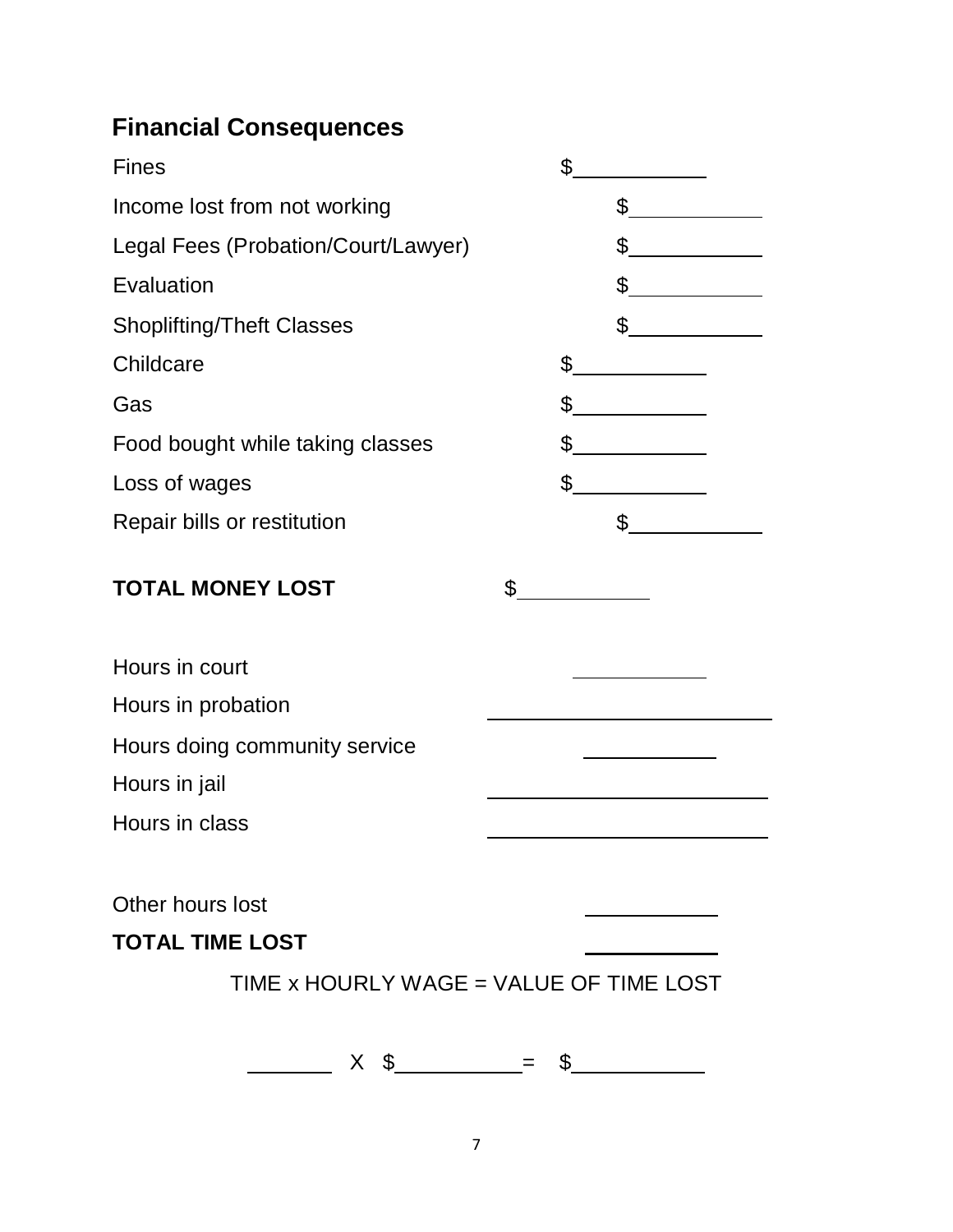## **Decision Tree**

In life, we are required to make a lot of decisions, both big and small. Each choice we make will have a ripple effect on many different aspects of our life that we may have failed to consider. This is why it is very important to evaluate our choices in order to create the best possible outcomes.

Creating a decision tree helps you see the possible ripple effects of your choices.



Create your own decision tree and write down the ripple effects of committing acts of theft.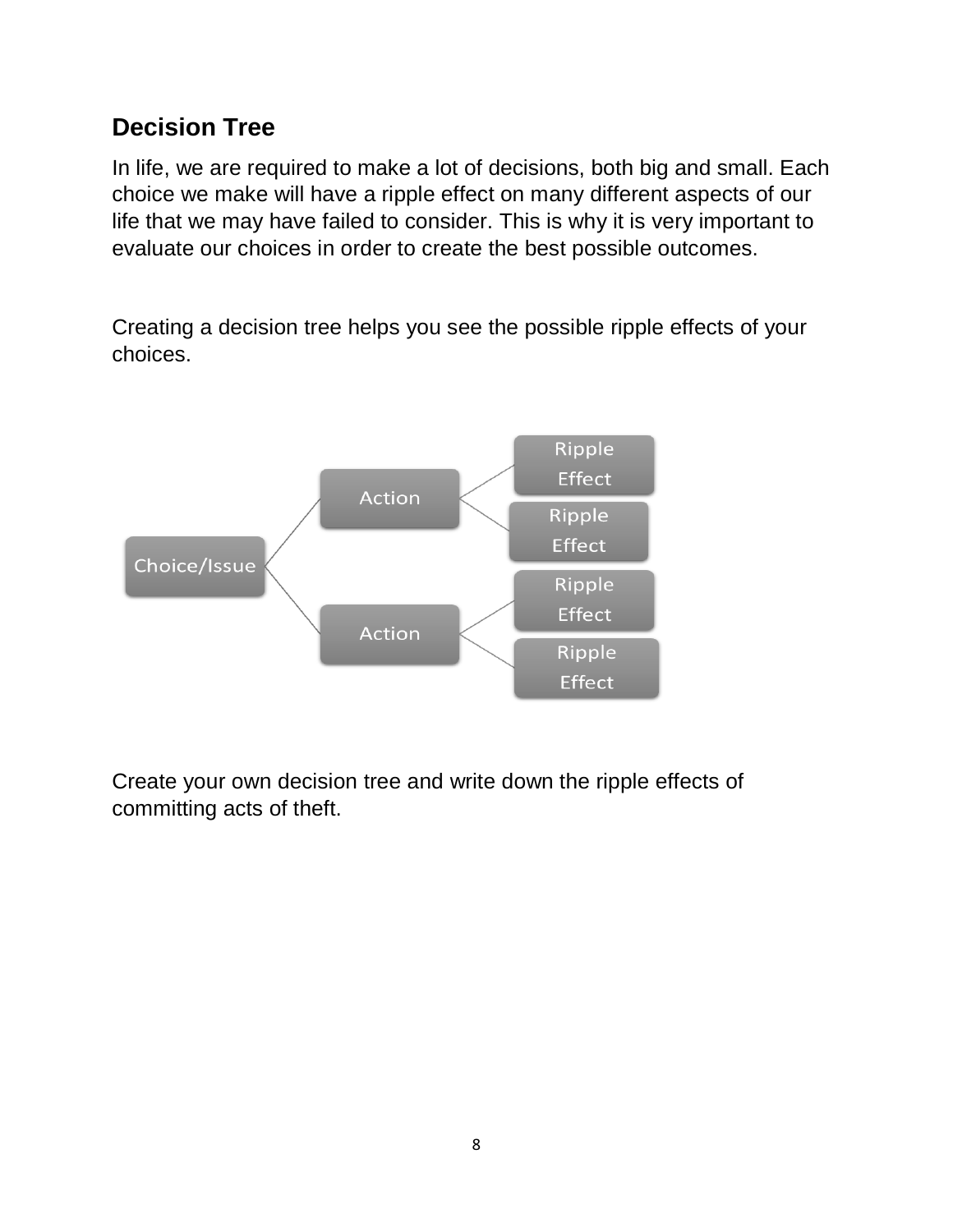#### **Sample Decision Tree**

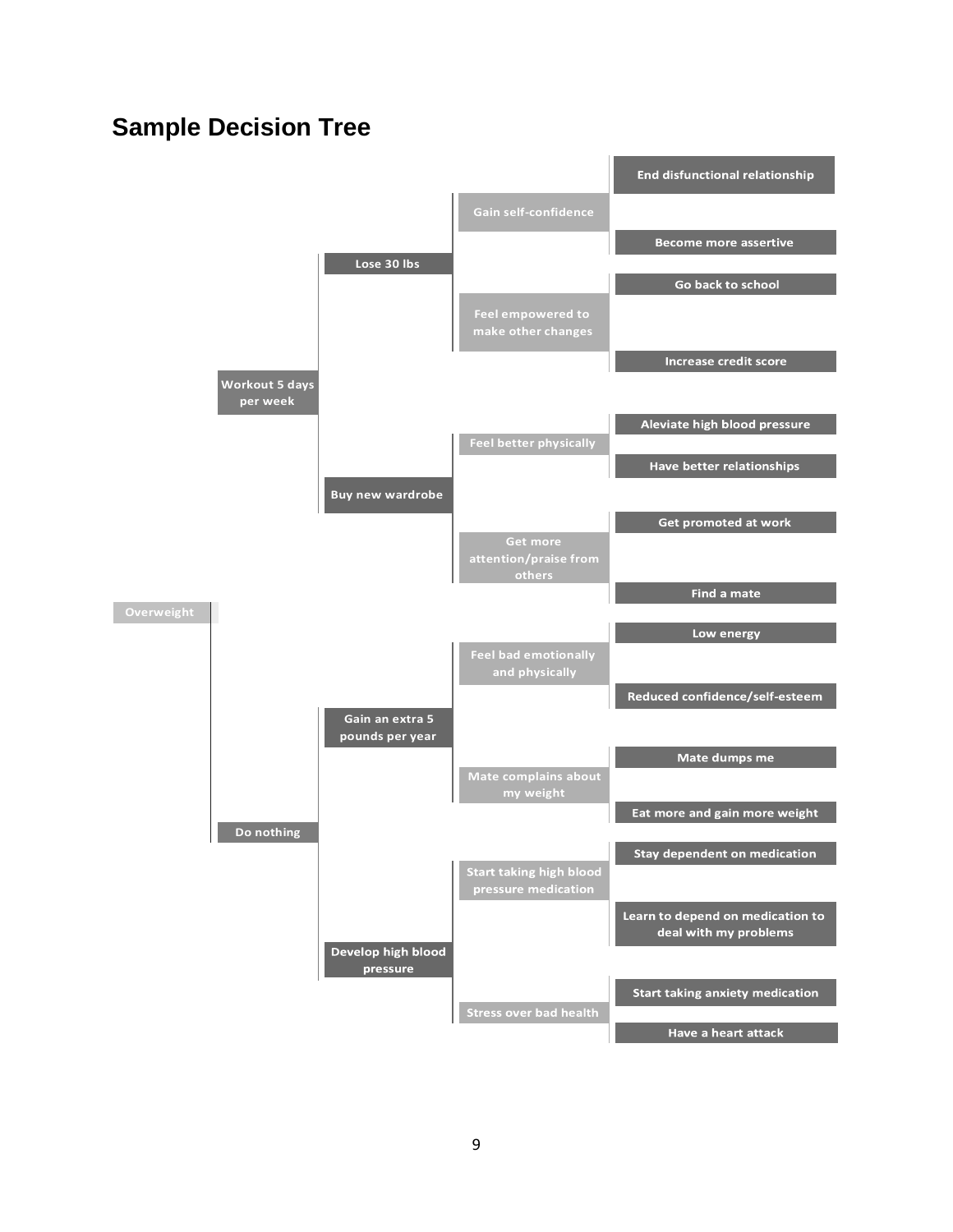#### **Develop a Plan**

If you want to be successful in life or recovery, you are going to need to develop a plan. Know what steps you will need to take to get to your goal. Even if you don't write them down, at least know what your plans are. Set deadlines and be actively in pursuit of benchmarks. Check your progress, make adjustments and seek advice to make sure that you are on the right path.

Get organized. Know where everything is. There is nothing worse than scrambling and searching for information when you need it the most. It creates panic and confusion. This can lead to mistakes and wasted time.

One time I had to go dumpster diving because I inadvertently threw away my passport while I was searching for documents in a crisis situation. I ended up frustrated and stressed out. To make things worse, I was anointed with dumpster juice for my lack of organization and preparation. This will never happen again.

I believe that we, as humans, are the most comfortable when we are stable. Most of us find comfort in knowing what is going to happen in the future. Stability gives us a sense of security.

Many children who are moved around from home to home and school to school are known to have behavioral issues. Why is this? They desire stability. Defense mechanisms develop due to fear and emotional instability. Losing friends and leaving a familiar place to move to a strange new environment can be stressful and very scary.

So how do we overcome this sense of instability? We get organized. We bring stability into our lives by developing a schedule and creating a daily regimen. We develop discipline by following our regimen and find comfort in knowing what we are supposed to do and what to expect next. Some of the greatest athletes, military leaders and businessmen of all time were known to follow a regimen. If it helped them, it can help you.

We are groomed to follow a schedule. Most of us have followed a schedule from Kindergarten through the  $12<sup>th</sup>$  grade. We follow schedules at work, at school and in the military. Prisoners even follow schedules. A schedule gives us structure and stability. We know what to expect and we are mentally prepared for it.

After high school some people begin to experience troubles because they are no longer following a schedule. Some would say that they have lost their structure and discipline. Maybe this is why some people go into the military. They may want to improve their personal development by entering a structured program that provides discipline while they are proudly serving their country.

Throughout life, you have to realize that you are going to have to jump through some hoops to get where you want to be. This journey will not be easy. People and situations are going to try to stop you from reaching your goal. This is where wisdom and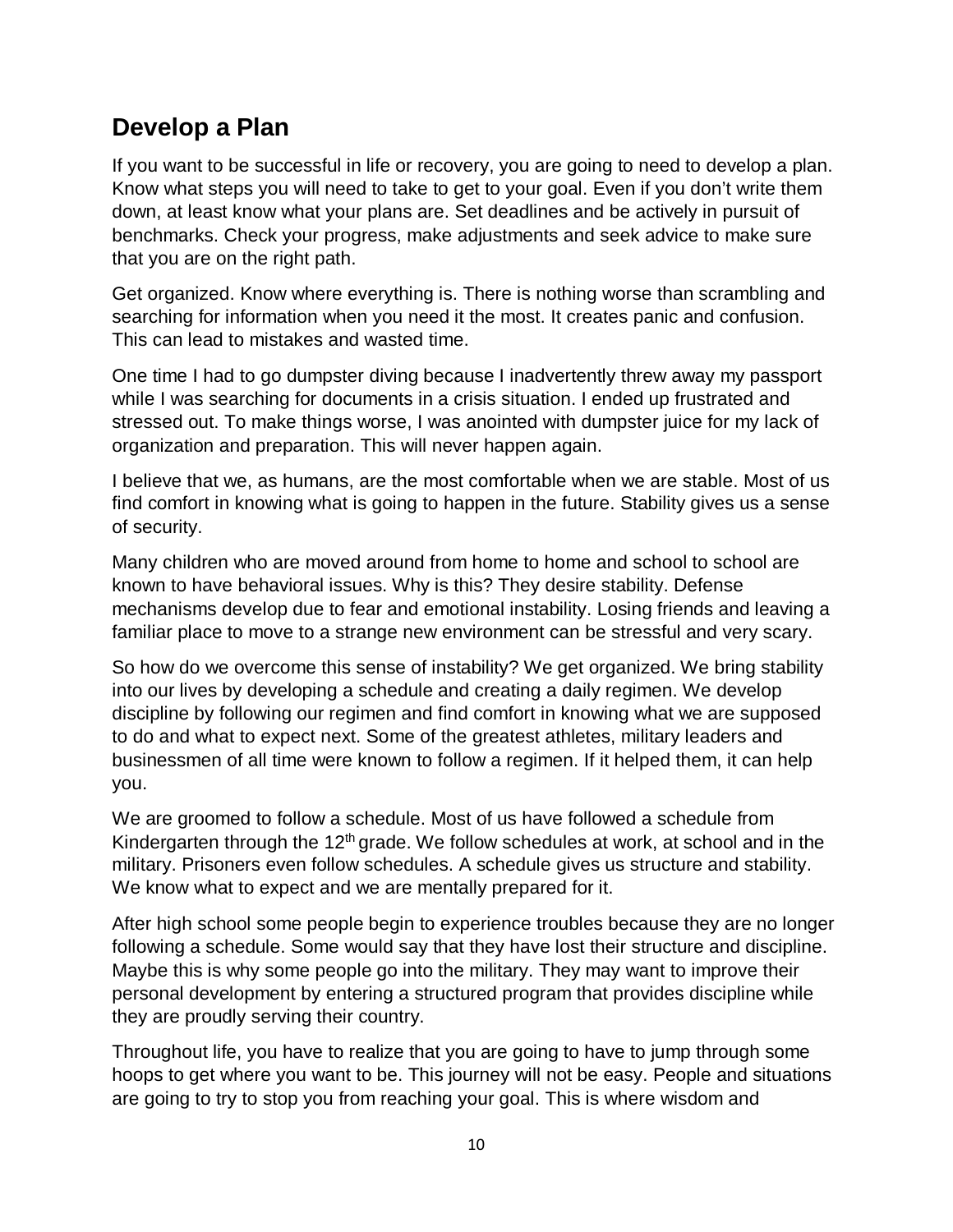preparation come into play. Always have a backup plan for every scenario. We call this a Relapse Prevention Plan.

Create a desired response or action for every challenging scenario that you may face. The goal is to prevent yourself from going back to your previous undesired behaviors. The prevention plan keeps you on track.

For example, let's say you are trying to sell someone some cookies and they tell you, "I am not interested in buying cookies." Your prevention plan for this response could be to keep a smile on your face and say, "Not a problem, here are some free samples and some coupons just in case you decide to change your mind. Have a good day." And move on to the next person. Having planned responses or actions for different scenarios puts you at an advantage mentally. Rejection becomes more tolerable the more you practice dealing with it. In addition it makes you look powerful when you approach a person without fear and handle rejection well. It gives off the impression that you are confident and have a million options.

Don't go back to your old behaviors or lose your vision or confidence because you get rejected. It happens, and it's a part of life. Remember, rejection can sometimes be a test. People will test you to see how you react to certain situations.

Customer service is a dying art. I appreciate excellent customer service and so do other people. If they see you get an attitude after they turn you down, they will never buy from you in the future. Money is precious these days and no one will want to give their hardearned money to someone with an attitude problem. This means that you were being phony in the first place.

Small accomplishments build confidence. The more you accomplish, the more confident you become. The more experience you have, the more confident you become. Experience combined with accomplishments builds confidence.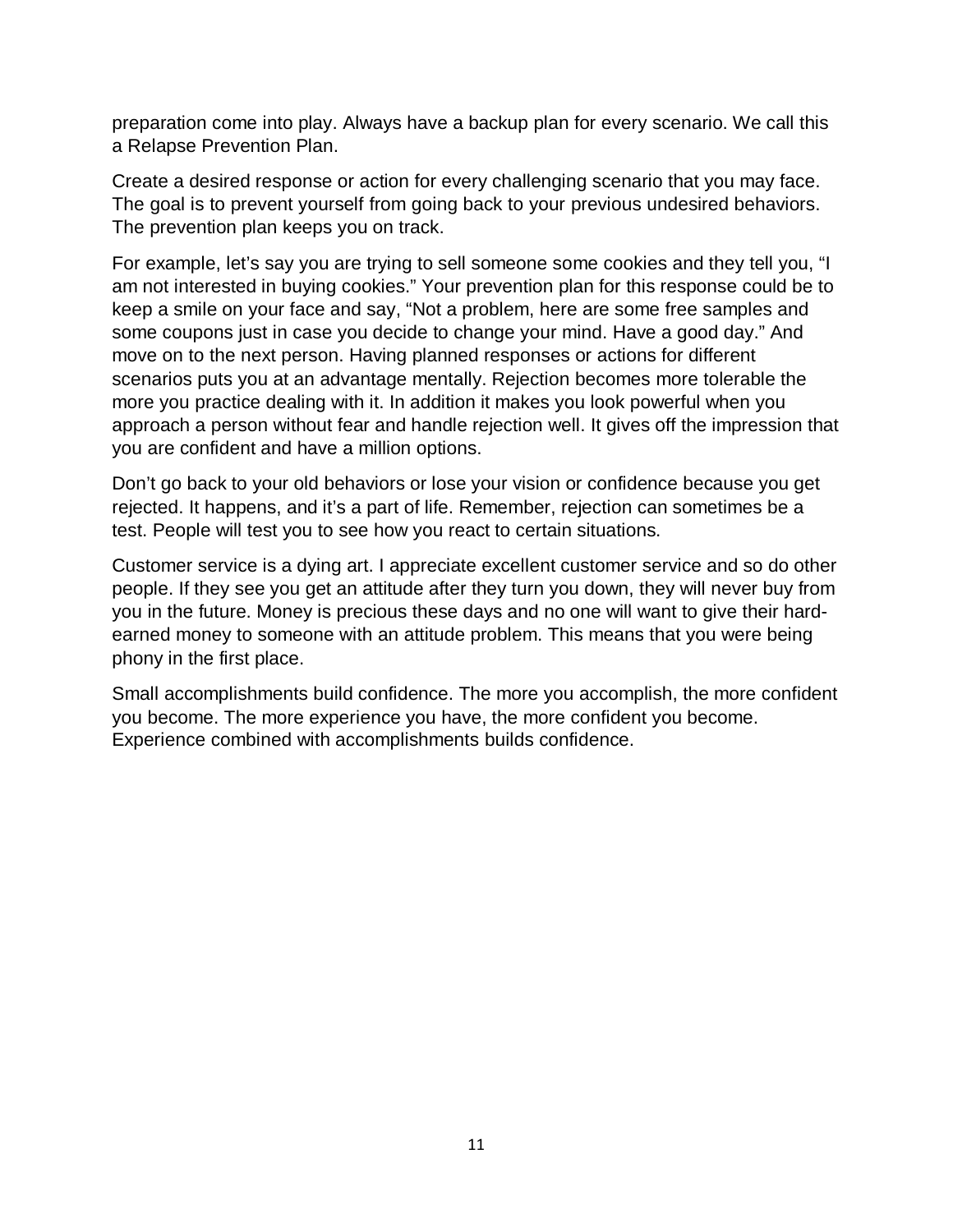## **Cravings**

Cravings can start from a bad feeling that you want to escape. Anxiety builds and the desire to steal grows. Urges grow and there is a desire to release the anxiety to feel better. Stealing becomes compulsive because it feels good and can satisfy emotional needs and serve as immediate gratification. Here are the phases that one might go through when being tempted to steal.

- **Phase 1** Depression, anxiety, stress, anger, grief, etc.
- **Phase 2**  Desire to release the bad feeling
- **Phase 3** Fantasizing about stealing or the emotional lift it may give
- **Phase 4** The urge to steal grows
- **Phase 5**  Rationalizing theft behavior
- **Phase 6 Planning to steal**
- **Phase 7**  Committing an act of theft or shoplifting

We want you to take control of your behavior in the early phases before your urges are too strong.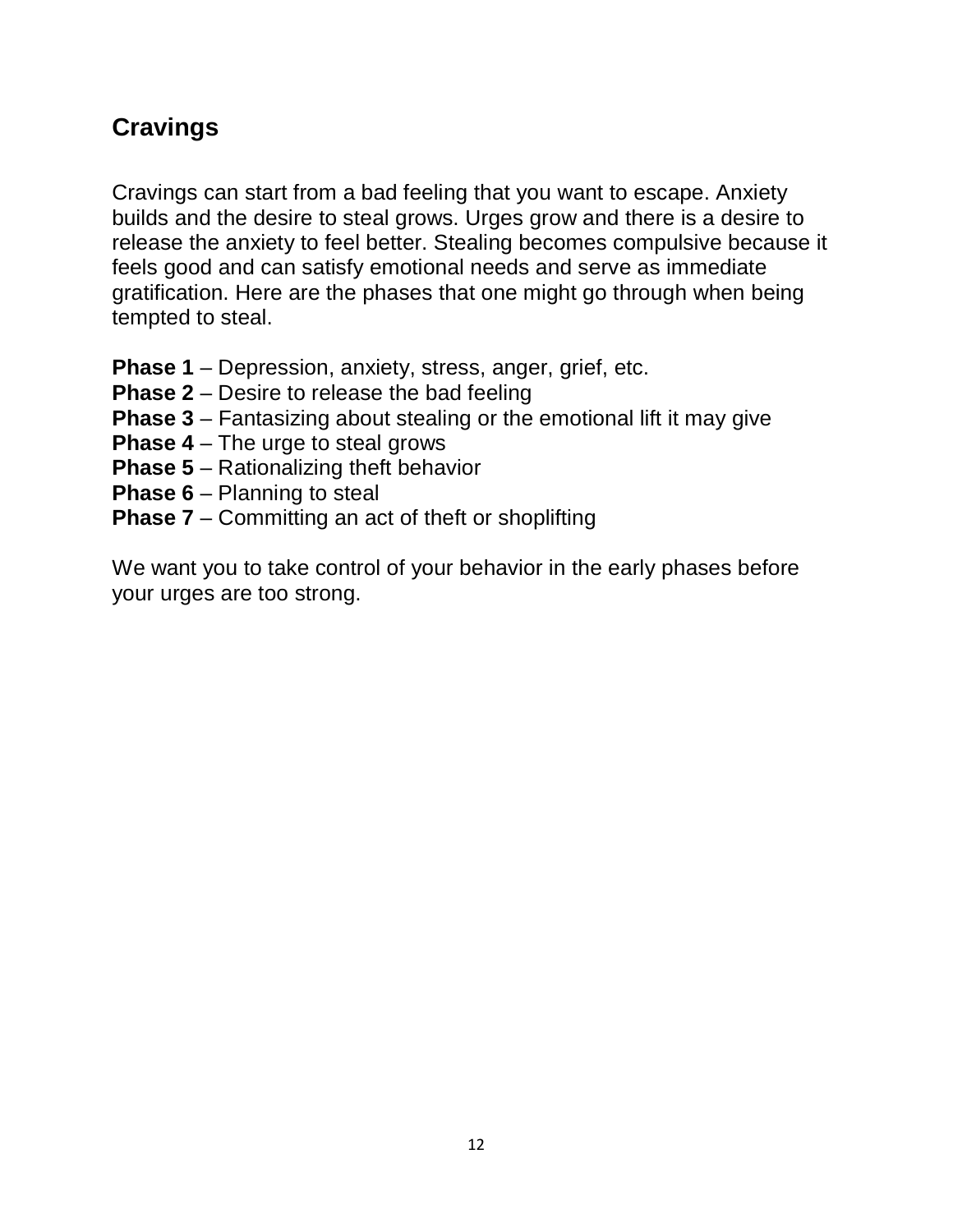# **Avoiding Triggers**

You may have heard some people that are in recovery say "be smart, not strong." This implies that we can avoid returning to negative behavior patterns by using better judgment. If we are smart, we do not have to be strong. Certain people, places, or things can trigger negative behavior patterns or relapse. By placing yourself in these situations, it will require you to be strong. Many of us think we are strong, but we are really not. Choose to be smart and avoid your triggers.

In the boxes below, please list the people, places, and things that you need to avoid.

| People | Places | <b>Things</b> |
|--------|--------|---------------|
|        |        |               |
|        |        |               |
|        |        |               |
|        |        |               |

What items do you need you need to stop taking to stores with you? Examples: Big purses, baggy clothes, umbrellas, shoplifting tools, strollers, etc.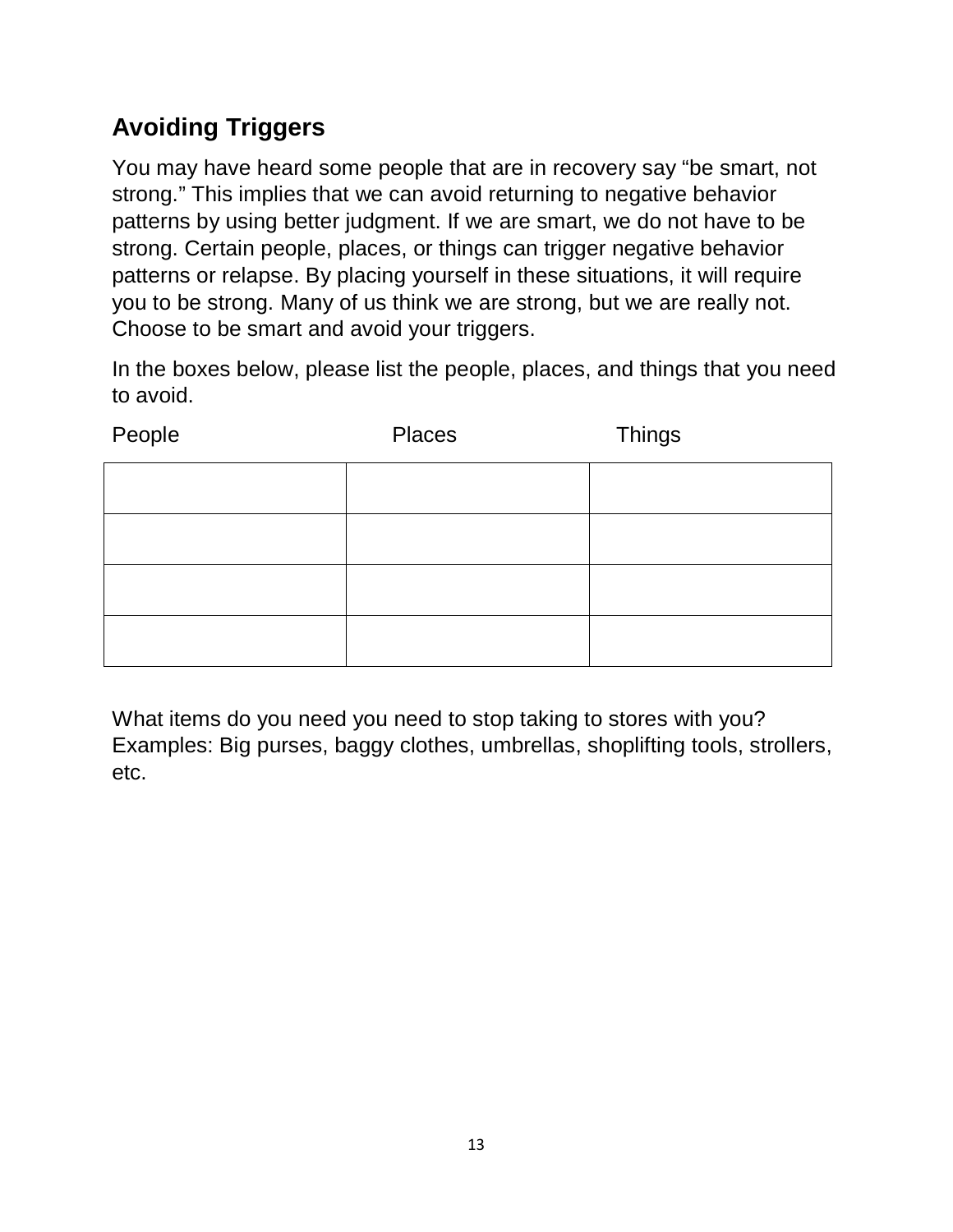#### **Mindset Maintenance**

- $\checkmark$  Know your triggers and stay away from them.
- $\checkmark$  Find alternate ways to cope.
- $\checkmark$  Go to counseling for un-resolved issues like grief, depression, anger, anxiety, domestic violence, substance use, or a gambling or sex addiction.
- $\checkmark$  Engage in activities that improve your mood (manage your emotions).
- $\checkmark$  Do positive things that you used to enjoy that you don't do now (nostalgia, music, hobbies, old television shows).
- $\checkmark$  Try something new and gain exposure to exciting things that interest you.
- $\checkmark$  Resolve personal issues with family, friends and coworkers.
- $\checkmark$  Be assertive and do not be afraid to tell people "no."
- $\checkmark$  Be aware and adjust your behavior patterns.
- $\checkmark$  Stay away from negative influences.
- $\checkmark$  Develop an action plan to improve emotionally, physically, and financially.
- $\checkmark$  Understand the long-term consequences of your actions and how it will affect you personally, professionally, and emotionally.
- $\checkmark$  Practice delayed gratification.
- $\checkmark$  Create a budget for yourself and only buy what you need and save for the future.
- $\checkmark$  When you have the urge to engage in negative behaviors, know that you have a choice. You are not on auto-pilot and you can control your behavior.
- $\checkmark$  Go to school and improve your marketability by earning a degree, trade, or license in a specialized field. Work on professional goals.
- $\checkmark$  Exercise regularly and try to get sunlight as much as possible to increase endorphins.
- $\checkmark$  Do positive things and engage in legal experiences that make you happy.
- $\checkmark$  Develop a relapse prevention plan. Pre-plan on how you are going to respond to stress, anxiety, failure, and mistakes in a positive manner that lead to long-term success.
- $\checkmark$  Get spiritual guidance.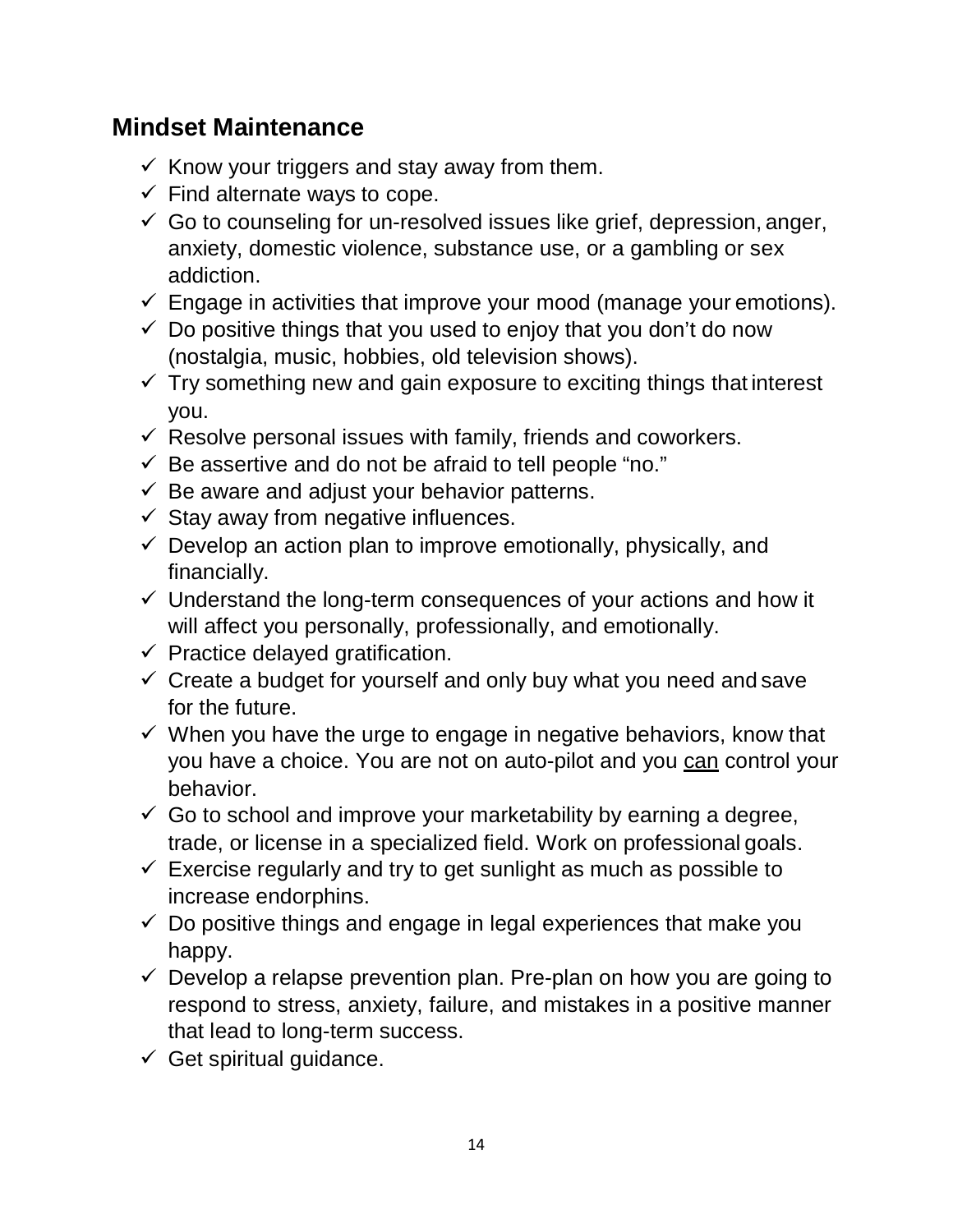### **Accountability Partners**

Sometimes we need assistance in being accountable for our action or inaction. Accountability partners can help us stay on track with our goals by checking our progress. They tell us what we need to hear, not what we want to hear. Accountability partners tell us the truth and are not enablers. They are invested in our long-term success. They can be friends, family members, or co-workers.

Write down the qualities of a great accountability partner.

Do you feel it is important for someone to hold you accountable?

Write down names of potential accountability partners who you trust to hold you accountable. Be careful in who you choose. Everyone is not meant to be an accountability partner. The person you choose may have great qualities, but may not be great in holding people accountable.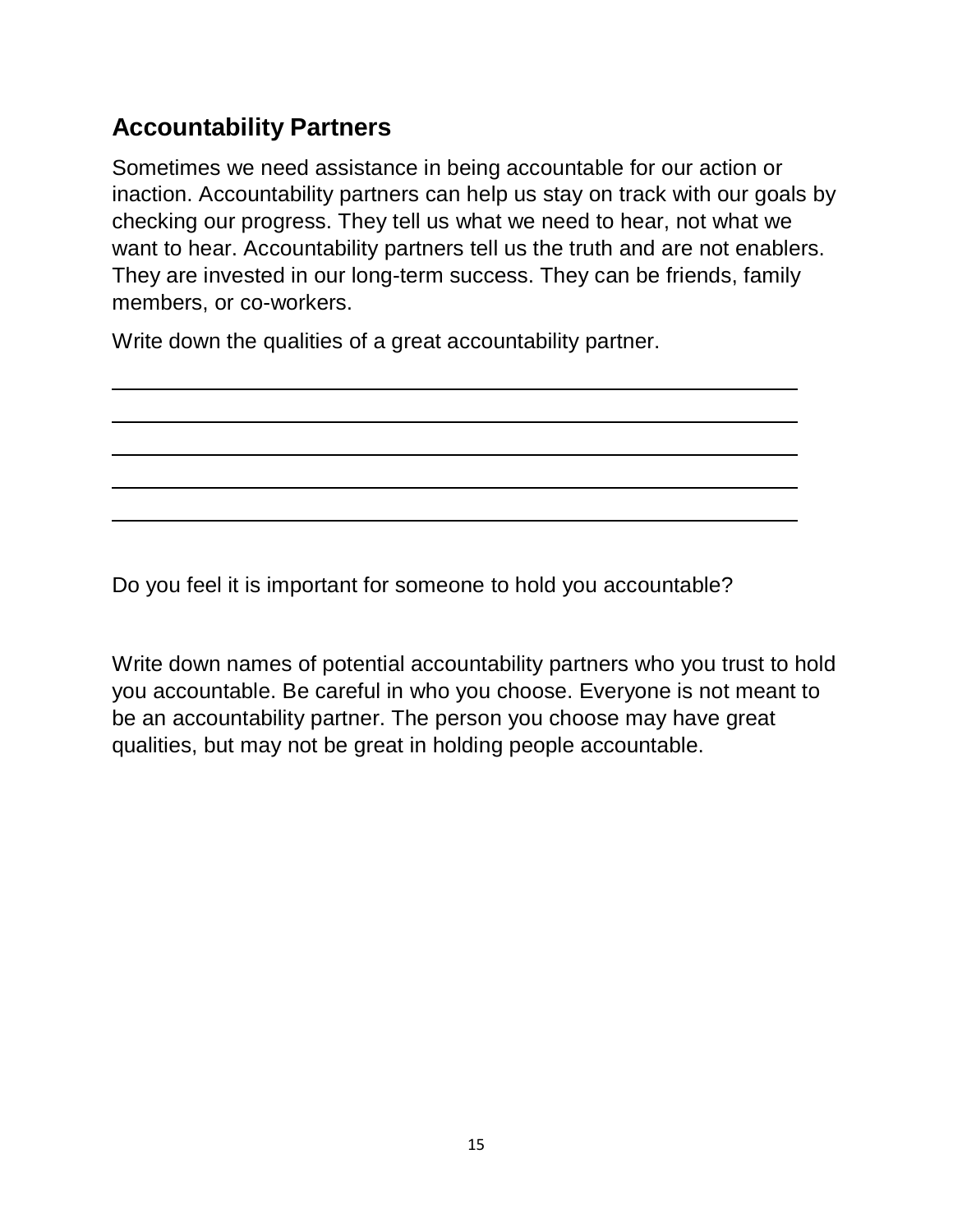### **Gratitude**

We sometimes forget about our blessings and take them for granted. It is important to appreciate the things that we have. When you think about complaining always remember that things can be worse. Believe it or not, there are people in this world that wish they were in your position.

List the things that you are thankful for.

People take care of the things that they truly appreciate. For example, if someone appreciates their car, they keep their car clean and make sure that they keep up on the maintenance. Appreciation is more than saying words. It is consists of feeling thankful and doing things that show that you are appreciative.

List the things that you can do to show your appreciation.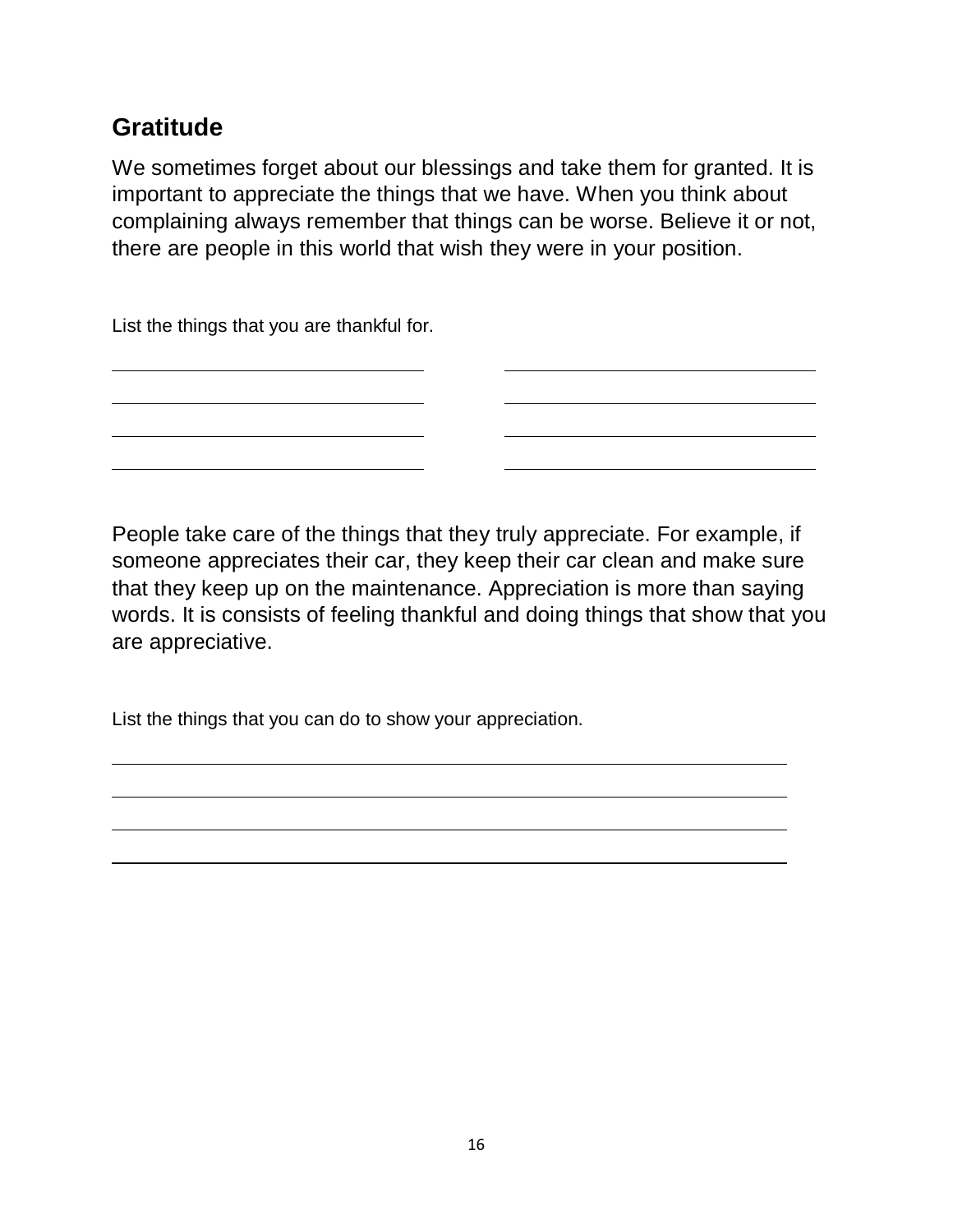# **Theft and Shoplifting Log**

Week 1

Rank your desire to steal or shoplift on scale from one to ten. One being lowest and ten being highest.

| 1      | $\overline{2}$                            | 3 | $\overline{4}$  | 5                                         | 6 | $\overline{7}$ | 8 | 9 | 10                                                                                       |  |  |
|--------|-------------------------------------------|---|-----------------|-------------------------------------------|---|----------------|---|---|------------------------------------------------------------------------------------------|--|--|
|        |                                           |   |                 | Please explain your ranking for this week |   |                |   |   |                                                                                          |  |  |
| Week 2 |                                           |   |                 |                                           |   |                |   |   |                                                                                          |  |  |
|        | being highest.                            |   |                 |                                           |   |                |   |   | Rank your desire to steal or shoplift on scale from one to ten. One being lowest and ten |  |  |
| 1      | 2                                         | 3 | $4\overline{ }$ | $5\overline{)}$                           | 6 | $\overline{7}$ | 8 | 9 | 10                                                                                       |  |  |
|        |                                           |   |                 | Please explain your ranking for this week |   |                |   |   |                                                                                          |  |  |
| Week 3 |                                           |   |                 |                                           |   |                |   |   |                                                                                          |  |  |
|        | being highest.                            |   |                 |                                           |   |                |   |   | Rank your desire to steal or shoplift on scale from one to ten. One being lowest and ten |  |  |
| 1      | $\overline{2}$                            | 3 | $4\overline{ }$ | $5\overline{)}$                           | 6 | $\overline{7}$ | 8 | 9 | 10                                                                                       |  |  |
|        |                                           |   |                 | Please explain your ranking for this week |   |                |   |   |                                                                                          |  |  |
| Week 4 |                                           |   |                 |                                           |   |                |   |   |                                                                                          |  |  |
|        | being highest.                            |   |                 |                                           |   |                |   |   | Rank your desire to steal or shoplift on scale from one to ten. One being lowest and ten |  |  |
| 1      | 2                                         | 3 | $4 \quad$       | $5\overline{)}$                           | 6 | $\overline{7}$ | 8 | 9 | 10                                                                                       |  |  |
|        | Please explain your ranking for this week |   |                 |                                           |   |                |   |   |                                                                                          |  |  |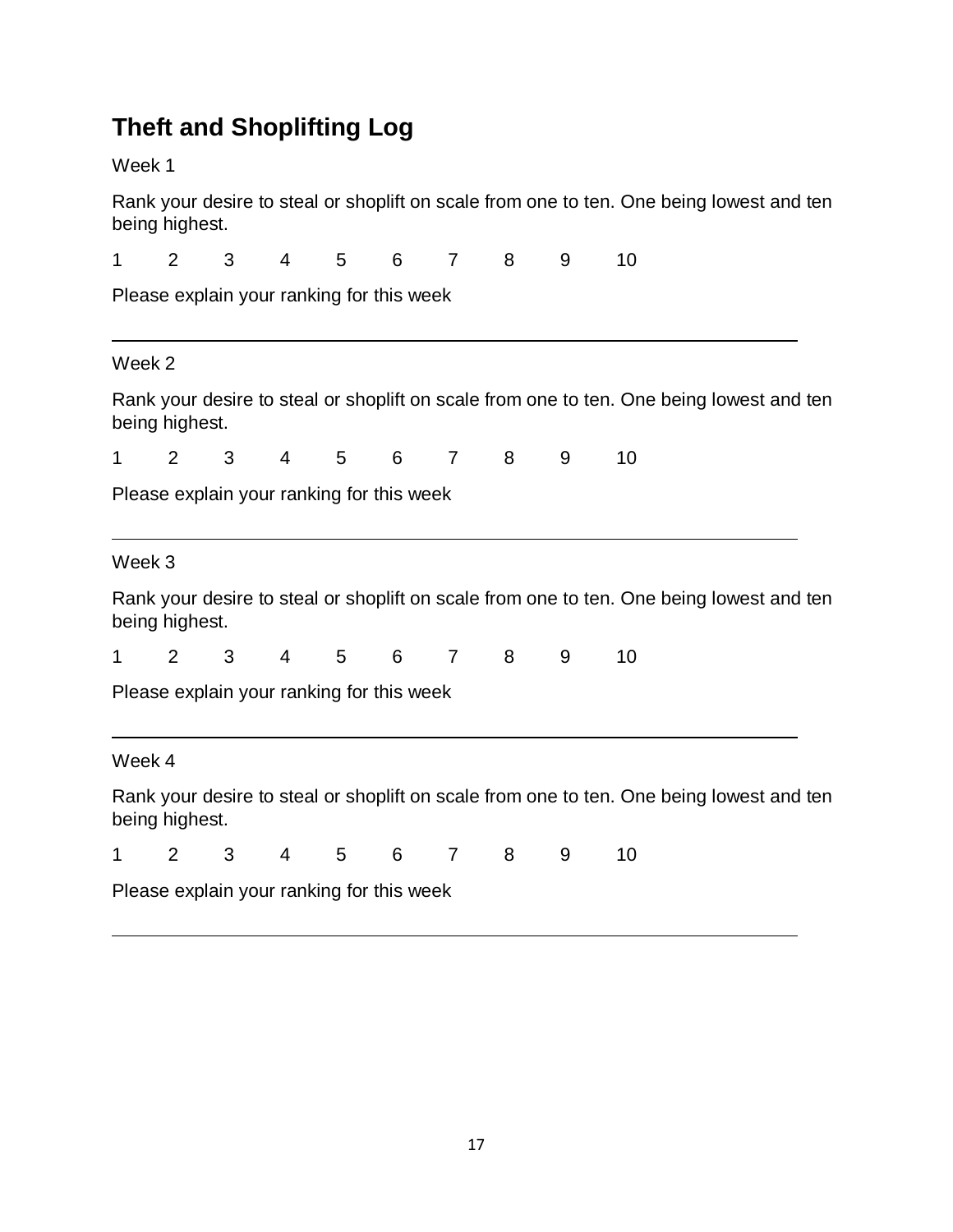Week 5

| Rank your desire to steal or shoplift on scale from one to ten. One being lowest and ten<br>being highest. |                                                                                                            |                                           |                |   |   |                |   |   |                                                                                          |  |
|------------------------------------------------------------------------------------------------------------|------------------------------------------------------------------------------------------------------------|-------------------------------------------|----------------|---|---|----------------|---|---|------------------------------------------------------------------------------------------|--|
| 1                                                                                                          | 2                                                                                                          | 3                                         | $\overline{4}$ | 5 | 6 | $\overline{7}$ | 8 | 9 | 10                                                                                       |  |
| Please explain your ranking for this week                                                                  |                                                                                                            |                                           |                |   |   |                |   |   |                                                                                          |  |
| Week 6                                                                                                     |                                                                                                            |                                           |                |   |   |                |   |   |                                                                                          |  |
|                                                                                                            | being highest.                                                                                             |                                           |                |   |   |                |   |   | Rank your desire to steal or shoplift on scale from one to ten. One being lowest and ten |  |
| 1                                                                                                          | 2                                                                                                          | 3                                         | 4              | 5 | 6 | $\overline{7}$ | 8 | 9 | 10                                                                                       |  |
|                                                                                                            |                                                                                                            | Please explain your ranking for this week |                |   |   |                |   |   |                                                                                          |  |
| Week 7                                                                                                     |                                                                                                            |                                           |                |   |   |                |   |   |                                                                                          |  |
|                                                                                                            | being highest.                                                                                             |                                           |                |   |   |                |   |   | Rank your desire to steal or shoplift on scale from one to ten. One being lowest and ten |  |
| 1                                                                                                          | 2                                                                                                          | 3                                         | $\overline{4}$ | 5 | 6 | $\overline{7}$ | 8 | 9 | 10                                                                                       |  |
| Please explain your ranking for this week                                                                  |                                                                                                            |                                           |                |   |   |                |   |   |                                                                                          |  |
| Week 8                                                                                                     |                                                                                                            |                                           |                |   |   |                |   |   |                                                                                          |  |
|                                                                                                            | Rank your desire to steal or shoplift on scale from one to ten. One being lowest and ten<br>being highest. |                                           |                |   |   |                |   |   |                                                                                          |  |
| 1                                                                                                          | 2                                                                                                          | 3                                         | $\overline{4}$ | 5 | 6 | $\overline{7}$ | 8 | 9 | 10                                                                                       |  |
|                                                                                                            | Please explain your ranking for this week                                                                  |                                           |                |   |   |                |   |   |                                                                                          |  |